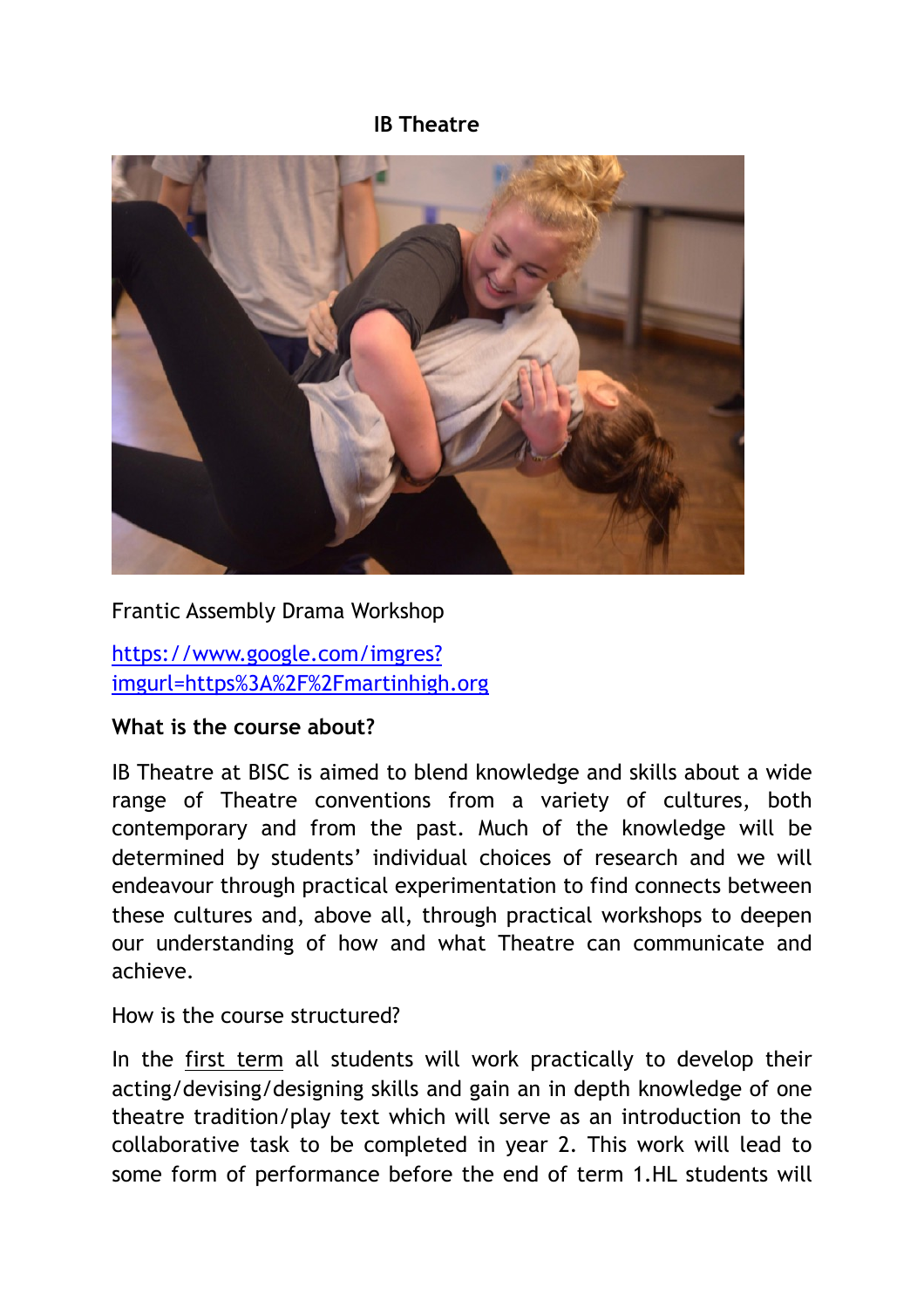research a range of Theatre Theorists and Practitioners after having experienced practical workshops run according to the ideas of Stanislawski. They will have the opportunity to devise a short workshop session of their own which the group will try out and evaluate.

In term 2 they will work on a trial Director's Notebook where each student will choose their own text to study in depth and work on the director's perspective of bringing that play to performance through an understanding of context, playwright's background, themes and meaning of the play and how they will use all theatre elements to realise an intention for the play with an awareness of its effect on an audience.

In term 3 all students will explore an aspect of a theatre tradition of their choice with a view to demonstrating individually their chosen aspect of a convention which makes it unique, for instance, Pantomime or Kabuki. This will be centred on performance techniques such as voice or gesture and lead to a presentation for their peers. HL students will develop a Solo Project which will consist of a 4-8 minute theatre piece and a report which analyses and evaluates the success of the performance. The year one work can form the basis for the final performance and report completed in Term 5.

In term 4 all Students will work together on a collaborative project which will lead to a devised ensemble performance of 13-15 minutes and a portfolio of the process and effectiveness of the piece. After this the students will deliver their finalised Research Presentations.

Term 5 will involve the completion of the Solo Project for HL and the submission of Director's Notebook for all students. This is where the course ends since there are no formal examination requirements.

## **What distinguishes this course from others?**

It is the only course BISC runs which has no end of course final examination and as such places a premium on developing other skills such as cooperation, flexibility, organisation and resilience. All of these will be needed to meet the academic, emotional and practical requirements of completing this rigorous course. You will have the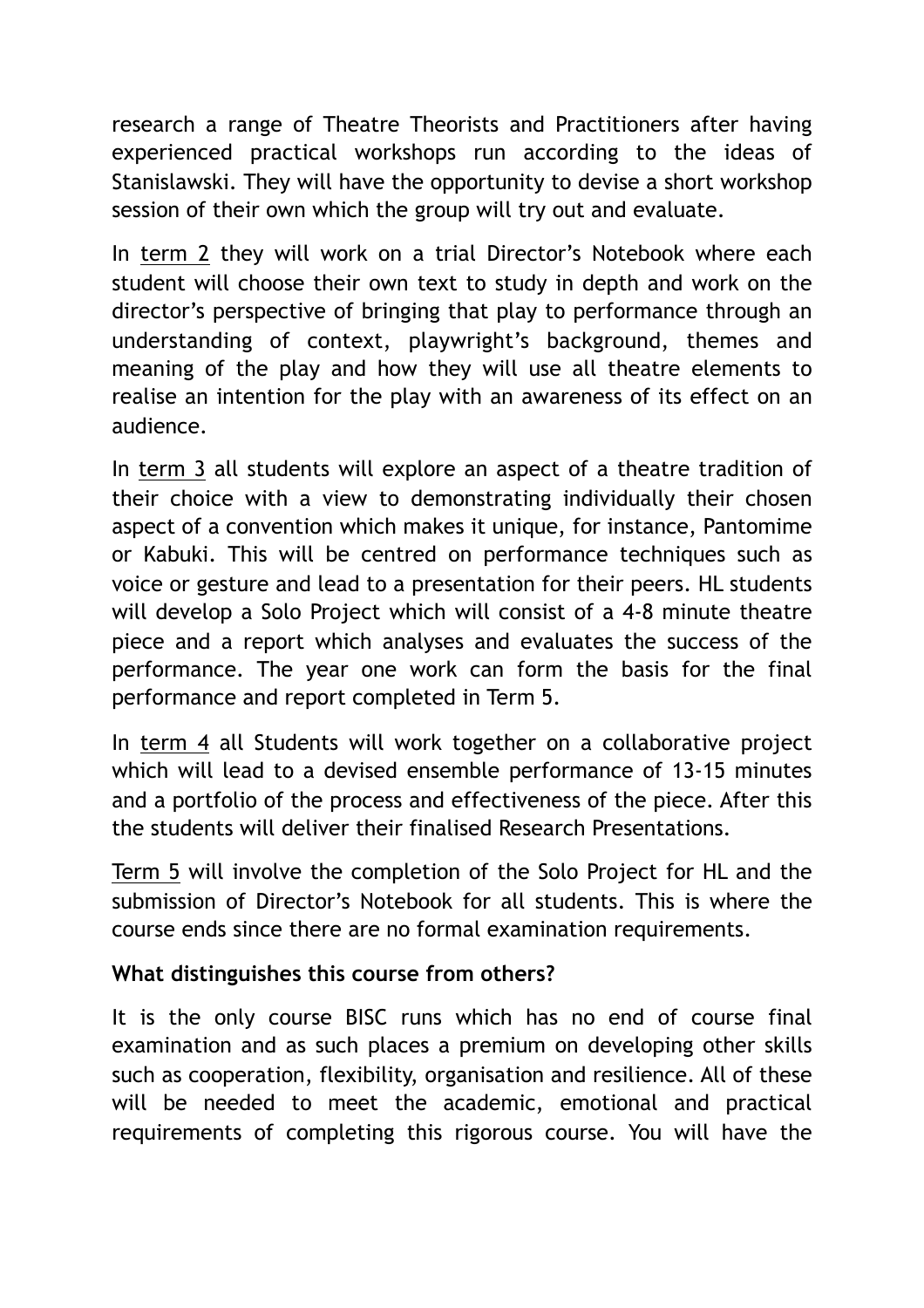chance to enjoy a wide variety of Theatre from the perspective of audience, actor, director and designer.

### **How is the course assessed?**

All students need to produce:

- **Director's Notebook** based on a published play that they have not previously studied which will be a maximum of 20 pages. There must also be a list of all sources cited.
- **Research Presentation** lasting a maximum of 15 minutes. They must submit a continuous unedited video recording of the presentation and a list of all sources cited.
- **Collaborative Project** where the students together create an original piece of theatre lasting 13-15 minutes. Each student submits a process portfolio (15 pages max), a video recording (4 minutes max) evidencing their contribution to the piece and a list of all sources sited.

HL only:

• **Solo Theatre Piece** where each student submits a report (3000 word maximum), a continuous unedited video recording of the whole solo piece (4-8 minutes) and a list of primary and secondary sources sited.

### **Are there any requirements?**

This course requires strong written and oral language skills so you need to show you are able to write well in English and have a good command of spoken language. You do not need to have studied Drama previously although this is helpful. At higher level but need have at least a B in English or English for Speakers of other Languages.

### **What materials will I need?**

Courage, patience and a willingness to work with others are personal qualities which will enable you to flourish in Theatre. There is no set text but some course material will be provided. Much of what the student uses will be acquired through personal research.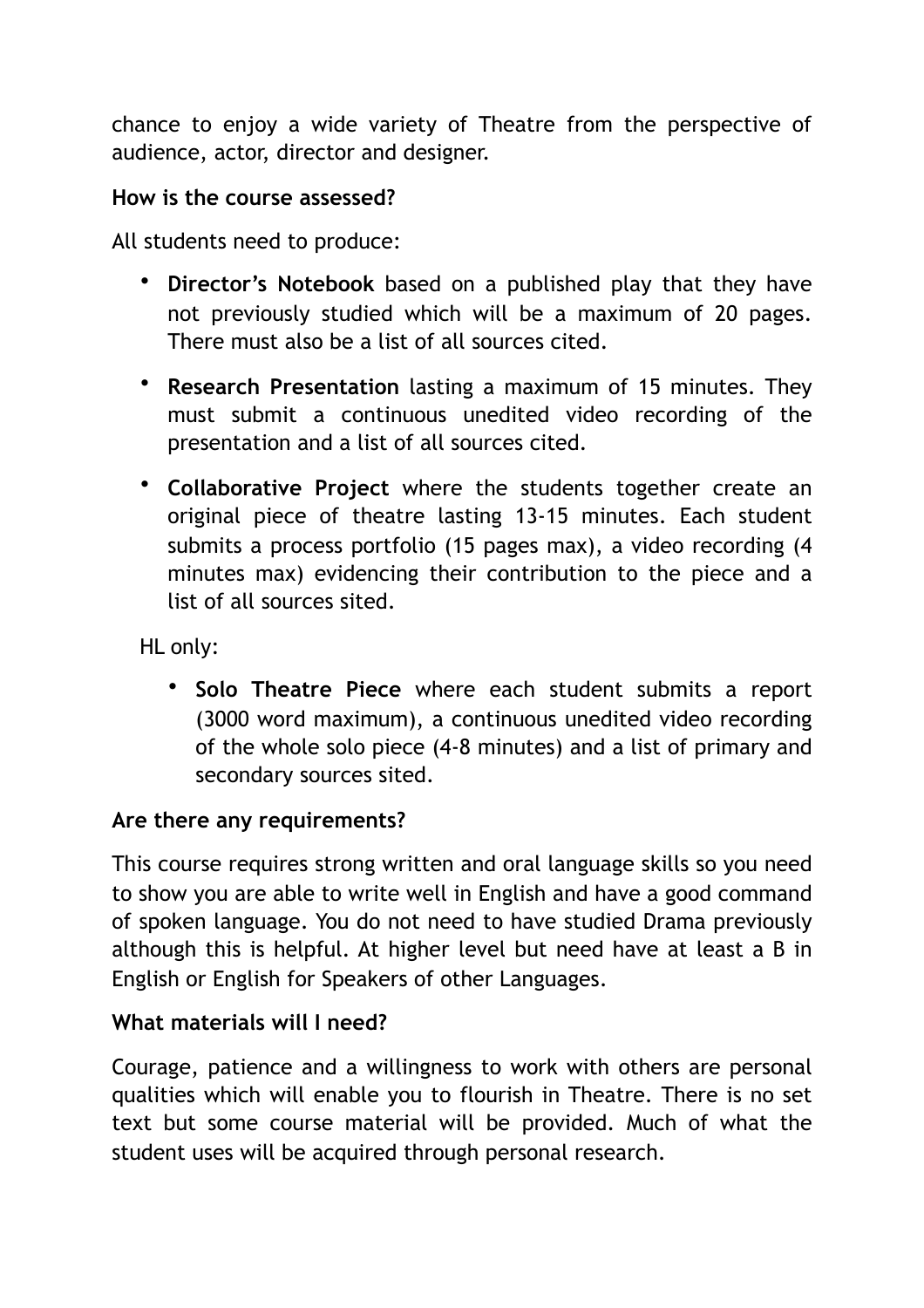## **What will I learn?**

The theme running through the course is how and why human beings in all societies, now and previously, develop ways of telling stories through the and meanings as well as empathise with those of others.

# **In what ways does the Theatre syllabus promote the attributes of an IB learner?**

It promotes the attributes in the following ways:

- 1. *Curiosity* is developed through in all areas where you need to research unknown texts, cultures and conventions.
- 2. *Balance* is reflected in classroom discussions of practical work and the strengths and weaknesses therein.
- 3. *Reflection* is developed in the Theatre Journal where students explore their practical learning.
- 4. *Principles* are reflected within their academic honesty and the individual insights into the moral values explored within the content of classes.
- 5. *Caring* is developed through the ways in which each student responds to the others at times of vulnerability during workshop processes.
- 6. *Open mindedness* is developed by exposure to a wide range of cultures and beliefs as expressed within texts studied.
- 7. *Knowledgeable attribute* is developed by looking at play texts which make intellectual demands.
- 8. *Communication* is developed in practical workshops and in particular through the Collaborative Project.
- 9. *The inquirer* is reflected in choice of topic for the Director's Notebook and Research Project.
- 10. *Thinking* is required on the many occasions when each student will be called upon to problem solve to achieve a task during a workshop or performance.